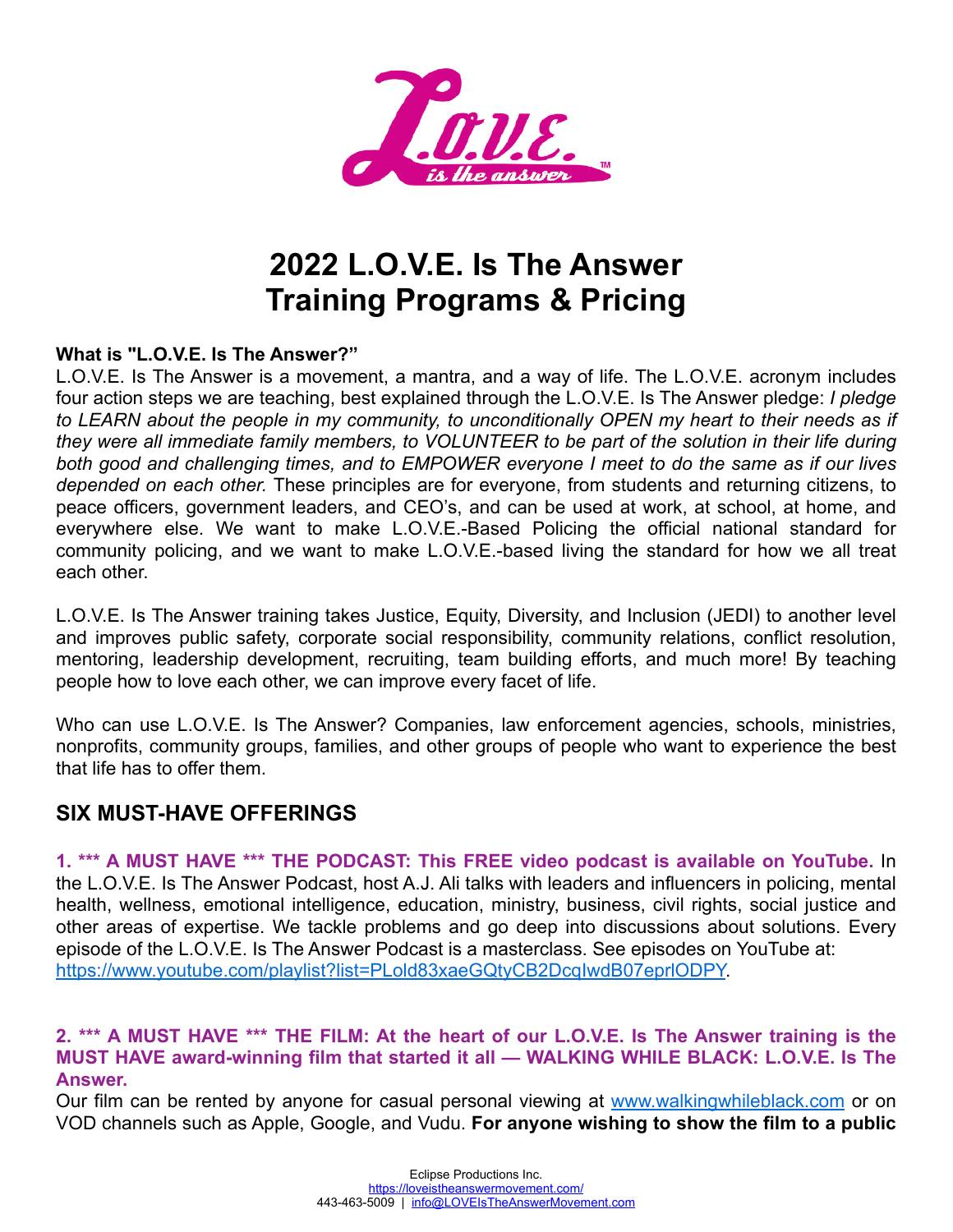#### **or private group outside of a home setting, the purchase of a screening license is required by copyright law, with pricing as follows:**

**\*\*\* OPTION A: A 1-year license** to use the film as much as you want at one street address is \$495. No TV or social media broadcasting of the film is allowed. Online screenings through secure private platforms like Zoom to members of your private group may be granted if written permission is obtained from us in advance on an event by event basis.

**\*\*\* OPTION B: RECOMMENDED: A lifetime license** to use the film as much as you want at one street address is \$1,295. No TV or social media broadcasting of the film is allowed. Online screenings through secure private platforms like Zoom to members of your private group may be granted if written permission is obtained from us in advance on an event by event basis.

**\*\*\* OPTION C: HIGHLY RECOMMENDED for city, county, and state government agencies wishing to use the film in multiple locations, a Universal Lifetime License is available.** A Universal Lifetime License enables such an agency to use the film anywhere, anytime, for life, within their geographical area. Pricing is one cent per member of the city, county, or state population, with a minimum cost of \$2,500. Inquire for more details. No TV or social media broadcasting of the film is allowed. Online screenings through secure private platforms like Zoom to members of your private group may be granted if written permission is obtained from us in advance on an event by event basis.

# **3. \*\*\* A MUST HAVE \*\*\* VIRTUAL Q&A SESSION WITH THE DIRECTOR & PRODUCER A.J. ALI and other special guests (exclusively for Film Licensees)**

Having the Director of the film participate with your group in an online Q&A session, along with other special guests from the film and/or book, raises the excitement level of any screening. There are no travel arrangements to make, no weather contingencies to worry about, and scheduling is relatively easy. Usually with just a couple weeks notice, we can coordinate a time and day that works for everyone. As a Licensee, you can host the virtual event or hold a live in-person event and "beam" the Director in via Zoom on the large screen, with cameras also on your event host/moderator and the audience for a fully-interactive special event. Great for community conversations, law enforcement inservice trainings, school assemblies, film school classes, and many other groups. Cost is \$2,000 for a Q&A session of up to 90 minutes. May be done in conjunction with a film screening or separate from a film screening.

#### **4. \*\*\* A MUST HAVE \*\*\* THE BOOK: The L.O.V.E. Is The Answer book is the MUST HAVE companion to the film, or for casual reading, book clubs, small groups, school classrooms, police academies, law enforcement agencies, companies, nonprofits, ministries, and libraries.**

The L.O.V.E. Is The Answer Book features 25 lessons learned by author A.J. Ali during his first 25 years of marriage — lessons that can be applied to the police-community relationship and to any other relationship. The book also offers 25 things people can do right now to make a difference in their community. Contributions of compelling essays by twenty-nine renowned relationship and community-policing experts complete this must-have guidebook that can transform policing in America, help marriages, and help people learn how to love their neighbor or even their enemy. It's the perfect book for our troubled and divisive times!

The Director's Edition of the L.O.V.E. Is The Answer book (while supplies last) includes a bonus free download of the award-winning film "WALKING WHILE BLACK: L.O.V.E. Is The Answer" to own for personal viewing (a \$30 value). Learn more and order the book now at [http://](http://loveistheanswermovement.com/the-book/) Eclipse Productions Inc.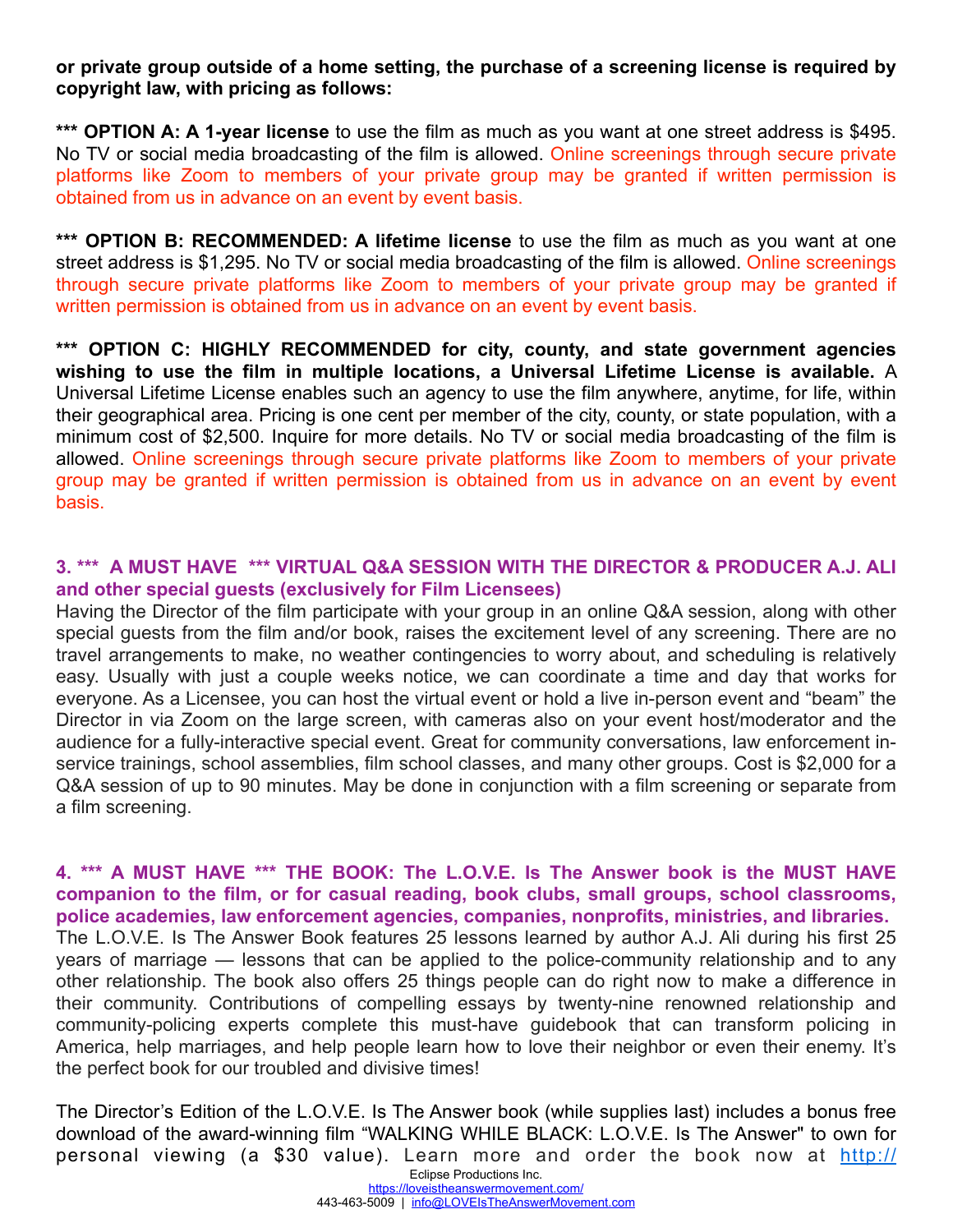[loveistheanswermovement.com/the-book/](http://loveistheanswermovement.com/the-book/). Signed and numbered "Director's Edition" copies of the book retail for \$30 each, with free shipping in the continental U.S. This special edition is limited to 5,000 copies. Hurry, they are going fast!

**\*\*\* We recommend to every law enforcement agency** that they purchase the book/film combo for all of their sworn officers and civilian employees, along with an equal number to distribute to community members. Create a book club to discuss chapter by chapter and create small groups consisting of both LE and other members of the community to implement the action steps mentioned in the book. This will lead to lasting change in your community.

#### **5. \*\*\* A MUST HAVE \*\*\* ZOOM VIDEO WEBINARS:**

Our Zoom video webinars are exclusively available to licensees of the film or bulk purchasers of 50 or more books.

- **OPTION A: 2-HR INTRODUCTORY WEBINAR.** We play the 60-minute (shortened) version of the film to a private group through Zoom, with chat function on so that questions and comments can be flowing throughout, and then follow up with Q&A with the director or other representative of the film, and mini-workshop. Up to 100 participants may register. We host the event on our Zoom account. **COST: \$2,500**

#### **2-HR INTRODUCTORY WEBINAR OUTLINE**

| Begin | Brief welcome by Event Host and Film Representatives                                                                                                                                                                                                                                                                                                                                                                                                        |
|-------|-------------------------------------------------------------------------------------------------------------------------------------------------------------------------------------------------------------------------------------------------------------------------------------------------------------------------------------------------------------------------------------------------------------------------------------------------------------|
| 05    | Show 60-minute film                                                                                                                                                                                                                                                                                                                                                                                                                                         |
| 1:05  | Film Q&A (Participants post questions in the chat. Event host selects questions for Film<br>Representatives to answer)                                                                                                                                                                                                                                                                                                                                      |
| 1:15  | Mini-workshop w/slide presentation begins.<br>- 1:15 Learn (show slide #8)                                                                                                                                                                                                                                                                                                                                                                                  |
|       | - 1:17 Open (show slide #9)                                                                                                                                                                                                                                                                                                                                                                                                                                 |
|       | - 1:19 Volunteer (show slide #10)                                                                                                                                                                                                                                                                                                                                                                                                                           |
|       | - 1:21 Empower (show slide #11)                                                                                                                                                                                                                                                                                                                                                                                                                             |
|       | - 1:23 The Pledge (show slide #12)                                                                                                                                                                                                                                                                                                                                                                                                                          |
| 1:25  | Breakout groups of 8-10 people each to discuss 5 questions (see below). These five questions<br>are designed to get people transitioning from thinking about L.O.V.E. Is The Answer as a police-<br>black community issue to a "how can I be part of the solution in my workplace and community"<br>issue. IMPORTANT: Participants are instructed to give answers to each question in 20 seconds<br>or less to give everyone a chance to participate fully. |
|       | 1:25 - How did the film impact you?<br>1.<br>1:29 - How can peace officers use the L.O.V.E. Is The Answer principles to improve police-<br>2.                                                                                                                                                                                                                                                                                                               |
|       | community relations?                                                                                                                                                                                                                                                                                                                                                                                                                                        |
|       | 3.<br>1:33 - How can community members use the L.O.V.E. Is The Answer principles to improve<br>police-community relations, including increasing quality of life for peace officers?                                                                                                                                                                                                                                                                         |
|       | 1:37 - Action Step Discussion #1: In what ways can your organization put L.O.V.E. into action<br>4.<br>inside the organization and within the greater community on a daily basis starting today?                                                                                                                                                                                                                                                            |
|       | 5.<br>1:41 - Action Step Discussion #2: In what ways are you personally ready to put L.O.V.E. into<br>action in your family, neighborhood, workplace, and greater community on a daily basis<br>starting today?                                                                                                                                                                                                                                             |
| 1:45  | Everyone comes back together, with group leaders sharing their notes in the chat. We ask group<br>spokespeople to share one thing verbally from their group.                                                                                                                                                                                                                                                                                                |
| 1:55  | Closing (show Slide #22, then 25, then 26) with a call to action to put L.O.V.E. into action through<br><b>Mentoring Circles</b>                                                                                                                                                                                                                                                                                                                            |
| 2     | End session while showing slide 26                                                                                                                                                                                                                                                                                                                                                                                                                          |

- **HIGHLY RECOMMENDED: OPTION B: 3-HR WEBINAR.** We play the 90-minute feature-length version of the film to a private group through Zoom, with chat function on so that questions and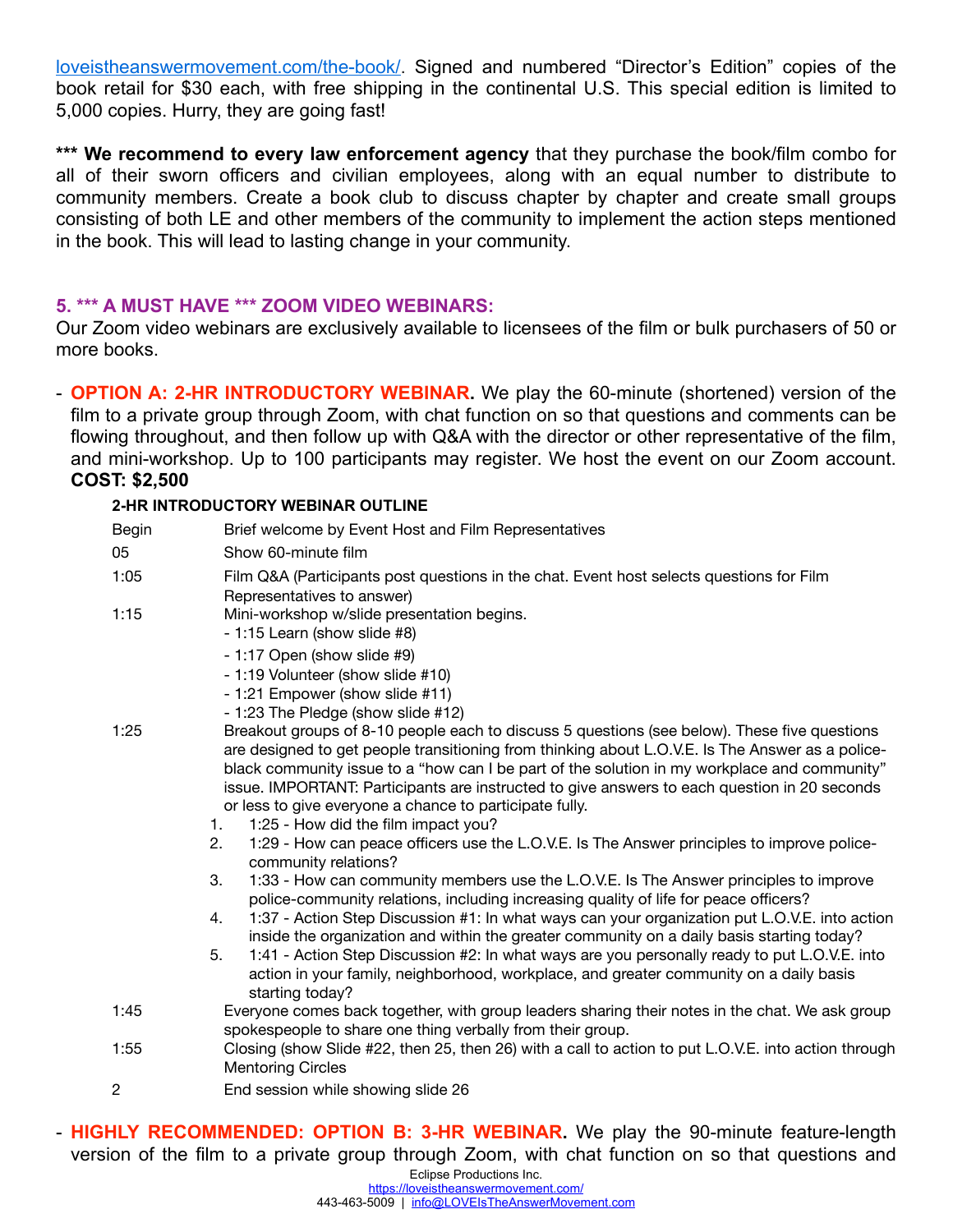comments can be flowing throughout, and then follow up with Q&A with the director or other representative of the film, and a more in-depth mini-workshop than the 2-hour webinar. Up to 100 participants may register. We host the event on our Zoom account. **COST: \$3,500**

#### **3-HR WEBINAR OUTLINE**

- Begin Welcome by Event Host and Film Representatives
- 10 Show 90-minute film
- 1:40 Film Q&A (Participants post questions in the chat. Event host selects questions for Film Representatives to answer)
- 1:50 Mini-workshop w/slide presentation begins.
	- 1:50 Learn (show slide #8)
	- 1:52 Open (show slide #9)
	- 1:54 Volunteer (show slide #10)
	- 1:56 Empower (show slide #11)
	- 1:58 The Pledge (show slide #12)
	- 2:00 Example of the impact of L..O.V.E. The Rock (show video slide #13)
	- 2:04 Introduction to Ho'oponopono (show slides #14-17)
- 2:10 Breakout groups of 8-10 people each to discuss 5 questions (see below). These five questions are designed to get people transitioning from thinking about L.O.V.E. Is The Answer as a police- black community issue to a "how can I be part of the solution in my workplace and community" issue. IMPORTANT: Participants are instructed to give answers to each question in 30 seconds or less to give everyone a chance to participate fully.
	- 1. 2:10 How did the film impact you?
	- 2. 2:15 How can peace officers use the L.O.V.E. Is The Answer principles to improve policecommunity relations?
	- 3. 2:20 How can community members use the L.O.V.E. Is The Answer principles to improve police-community relations, including increasing quality of life for peace officers?
	- 4. 2:25 Action Step Discussion #1: In what ways can your organization put L.O.V.E. into action inside the organization and within the greater community on a daily basis starting today?
	- 5. 2:30 Action Step Discussion #2: In what ways are you personally ready to put L.O.V.E. into action in your family, neighborhood, workplace, and greater community on a daily basis starting today?
- 2:35 Everyone comes back together, with group leaders sharing their notes in the chat. We ask group spokespeople to share one thing verbally from their group.
- 2:50 Closing (show Slide #22, then 25, then 26) with a call to action to put L.O.V.E. into action through Mentoring Circles
- 3 End session while showing slide 26

#### **Here are a few testimonials from a recent L.O.V.E. Is The Answer webinar for Homeland Security:**

*\* Such a moving and enlightening presentation. I agree one of the BEST so far!*

*\* It really was way at the top of our webinars, congratulations, and thanks for making this powerful event happen.*

*\* Thanks so much for inviting us to such a powerful (and timely) presentation!! Mr. Ali's message (and particularly his delivery) was thought provoking, inspiring and spot on! I always enjoy the webinars, but this one was particularly impactful. Thanks again!!*

*\* Very nice job! It went really well. One of the best speakers I've heard so far. I believe he was able to connect with the audience and there were takeaways.*

# **6. \*\*\* A MUST HAVE \*\*\* MENTORING CIRCLE BASIC TRAINING CLASS:**

#### **L.O.V.E. Is The Answer Mentoring Circle Training prepares people to become mentors to people in their workplace and community who need a helping hand with navigating life.**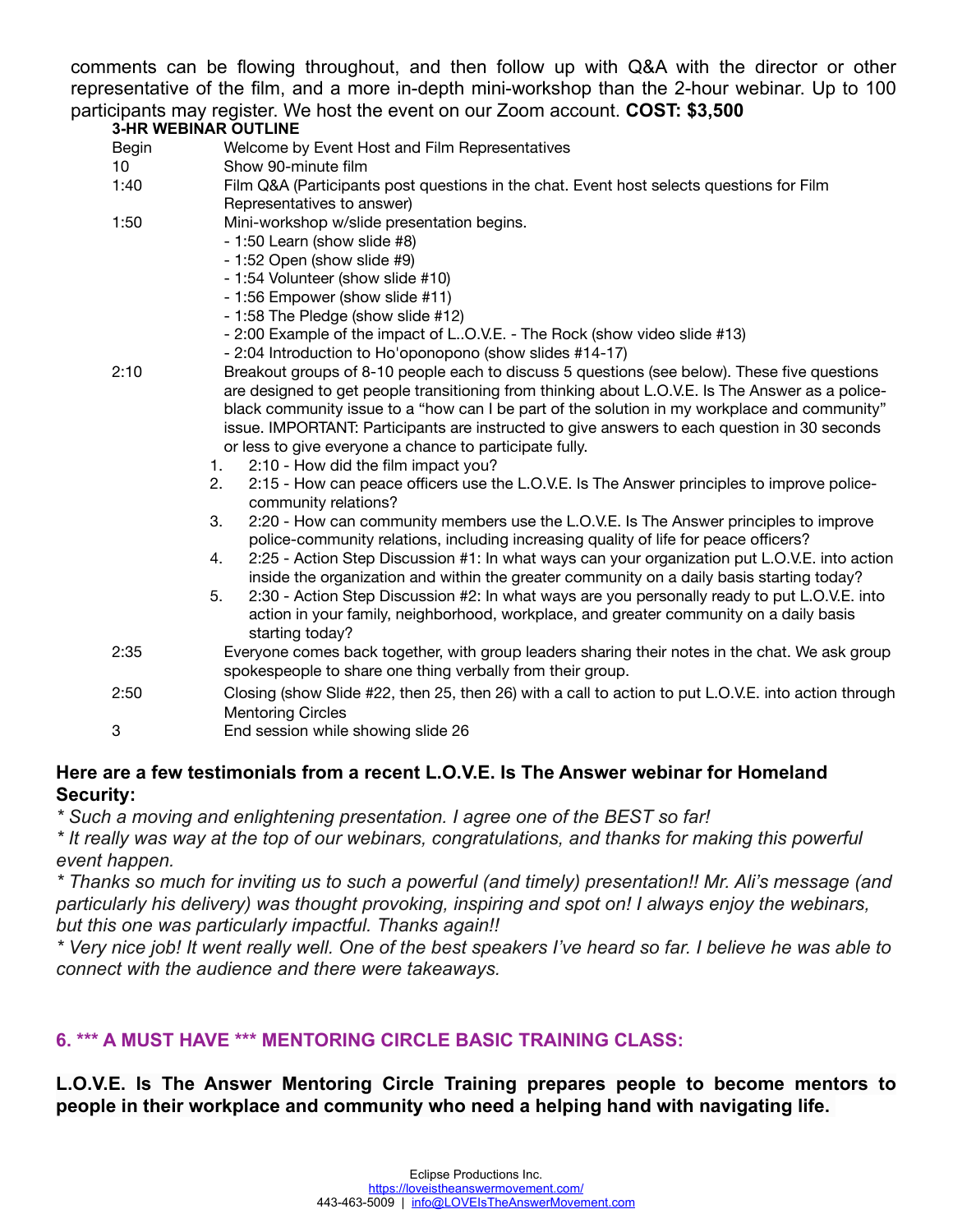L.O.V.E. Is The Answer Mentoring Circle Training is the ultimate solution for improving tactical empathy, DEI outcomes, transforming culture, strengthening internal and external relationships, increasing corporate social responsibility, developing leaders, and equipping team members to perform at higher levels with a more balanced, wellness-oriented mindset and lifestyle. Our Mentoring Circle Training is also a revolutionary, highly-effective tool for engraining principles of diversity, equity, inclusion, and anti-racism within your team members at the cellular level without blaming or shaming anyone.

Originally created as a bridge to heal the divide between police and people of color, and proven to work in even the most volatile of situations, L.O.V.E. Is The Answer has become a movement and way of life that is sweeping the U.S. at a time when it needs it the most. L.O.V.E. Is The Answer started in 2012, with its first major product, the award-winning film, "WALKING WHILE BLACK: L.O.V.E. Is The Answer," being released in 2017 (and revised in the Fall of 2020). On the surface, the film examines the divide between police and the Black community, but it also serves as a metaphor for all interpersonal conflict. Because of that, the film works extraordinarily well in corporate settings because it provides judgement-free context for examining and solving workplace divides. The L.O.V.E. Is The Answer book, which goes much deeper than the film in teaching people how to love themselves and others, was published in 2020 and is the perfect companion to the film. We also have a workbook that serves as a discussion guide to navigate through both the film and the book. The success that we've experienced in improving police-community relations proves that "L.O.V.E." is truly the answer for individuals, organizations, and entire communities that are desperately in need of finding common ground.

# **L.O.V.E. Is The Answer Mentoring Circle Training is the ultimate training program for bringing out the best in people and turning any group into a "Beloved Community."**

This program is designed for individuals, families, companies and others who desire to develop a deeper understanding of the L.O.V.E. Is The Answer principles and how to apply them in real life with other people. This is perfect for anyone who wants to give back and make a difference in their family, organization, or community. L.O.V.E. Is The Answer Mentoring Circle Training is the gold standard of empathy-based leadership training for every peace officer, social justice advocate, ally, mentor, manager, or anyone who wants to uplift others or become a better leader.

Our training is Virtual Instructor-Led Training. Participation in most of the Zooms is highly recommended, but if you can't make some of them, no worries. Deliver of a presentation demonstrating proficiency is mandatory sometime during weeks 8-10. We will be recording all sessions and you'll be able to access them via password protected links that we will supply to you.

# **CLASS SCHEDULE**

SESSION 1: Introduction and meet and greet

SESSION 2: 3-hour Webinar

SESSIONS 3-14: We will take a deep dive into the L.O.V.E. Is The Answer book. This section of the class will include 12 2-hour meetings. On average, 40 pages of the book will be covered each session, using a workbook specifically designed for our Mentoring Circle Basic Training program.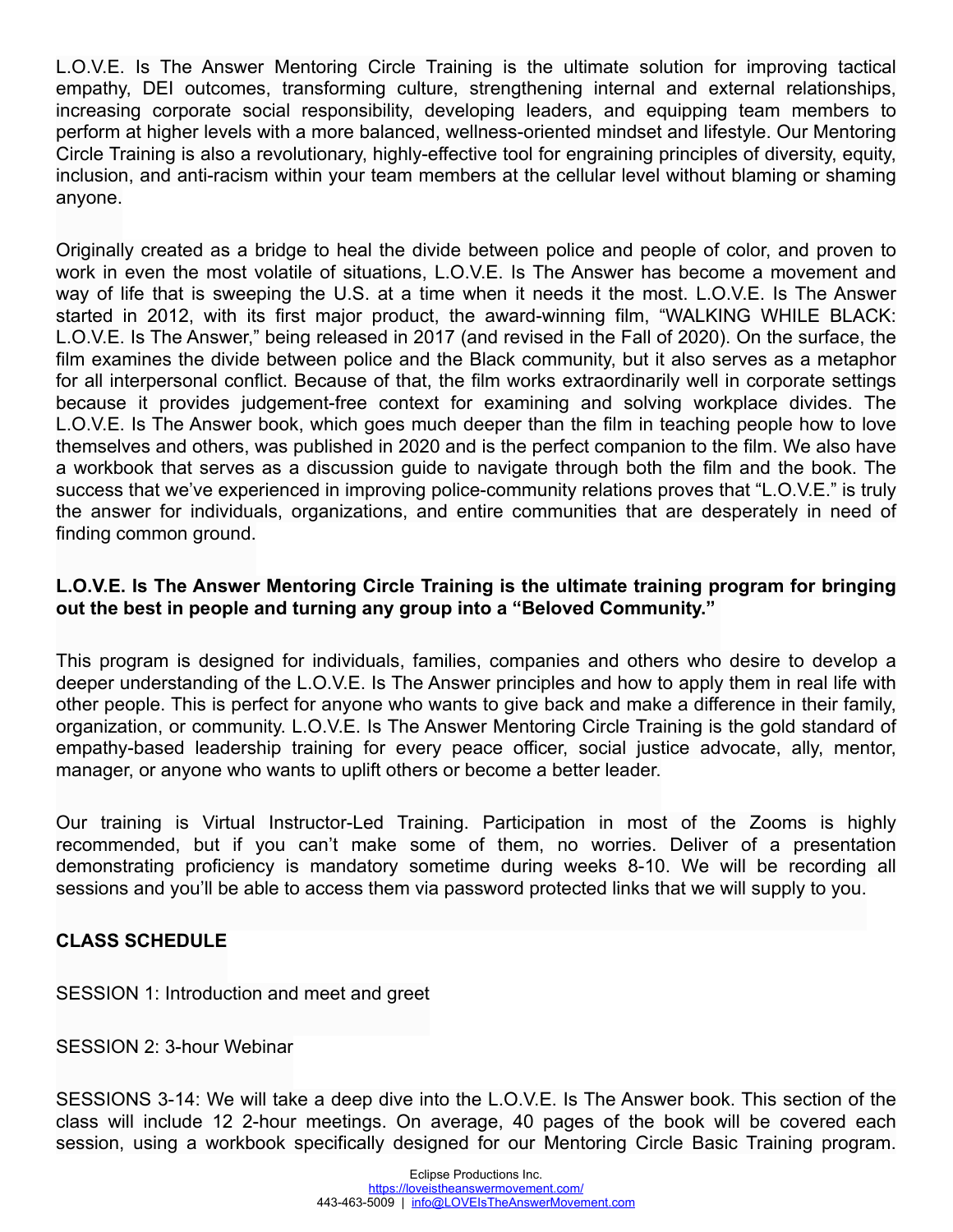Each session will run from 4 to 6 pm pacific time (7 to 9 pm eastern time). Special guest speakers will participate in some of the sessions. Sessions are as follows:

– Session 3: Introduction section of the book (pages 17-37)

– Session 4: Chapters 1-7 (pages 38-81) — the "Learn" section of the L.O.V.E. Is The Answer book

– Session 5: Chapters 8-13 (pages 82-107) — the "Open Your Heart" Section of the L.O.V.E. Is The Answer book.

– Session 6: Chapters 14-19 (pages 108-127) — the "Volunteer" Section of the L.O.V.E. Is The Answer book.

– Session 7: Chapters 20-25 (pages 128-149) — the "Empower Others" Section of the L.O.V.E. Is The Answer book.

– Session 8: Chapters 26-50 (pages 150-182) — 25 L.O.V.E.-Based Ideas to Improve Your Community. (PART 1 OF 2) Includes small group exercises.

– Session 9: Chapters 26-50 (pages 150-182) — 25 L.O.V.E.-Based Ideas to Improve Your Community. (PART 2 OF 2) Includes small group exercises.

– Session 10: Chapters 51-60 "Learn" stories from book contributors (pages 183-272) — PLUS, a discussion with a contributor to the book and a deep dive into how they incorporate L.O.V.E. into their life and work.

– Session 11: Chapters 61-66 "Open" stories from book contributors (pages 273-328) — PLUS, a discussion with a contributor to the book and a deep dive into how they incorporate L.O.V.E. into their life and work.

– Session 12: Chapters 67-72 "Volunteer" stories from book contributors (pages 329-401) — PLUS, a discussion with a contributor to the book and a deep dive into how they incorporate L.O.V.E. into their life and work.

– Session 13: Chapters 72-79 "Empower" stories from book contributors (pages 402-466) — PLUS, a discussion with a contributor to the book and a deep dive into how they incorporate L.O.V.E. into their life and work.

– Session 14: Review with small group exercises and discussions with special guests. Google Drive opens to students for them to upload their completed workbook for review and grading. We will also be inviting everyone to participate in open discussion groups where work on various chapters of the book can be discussed in-depth student to student.

\*\*\* Prior to Session 15, every student must upload their completed workbook into a private-to- thegroup Google Drive. In addition to the workbooks being reviewed and graded by faculty, everyone will be able to look at each other's answers and learn from them.

SESSION 15: During this three week period, every student will give a 10-minute presentation on their L.O.V.E. Is The Answer experience including how they plan on incorporating L.O.V.E. in their life and in the lives of others going forward. Students will also be encouraged to tune in to watch some of their fellow students give presentations. This time period will also serve as a master class on how L.O.V.E. Is The Answer has impacted each participant. Time slots will be available throughout each weekday (excluding holidays). A signup sheet will be made available 3-4 weeks prior to the presentation dates.

SESSION 16: L.O.V.E. Is The Answer Mentoring Circle Certificate Graduation. There will be a graduation ceremony and celebration of completing the L.O.V.E. Is The Answer Mentoring Circle Basic Training certificate program. You'll be given a special link to use to invite family and friends!

POST GRADUATION MENTOR OPPORTUNITIES AND MORE: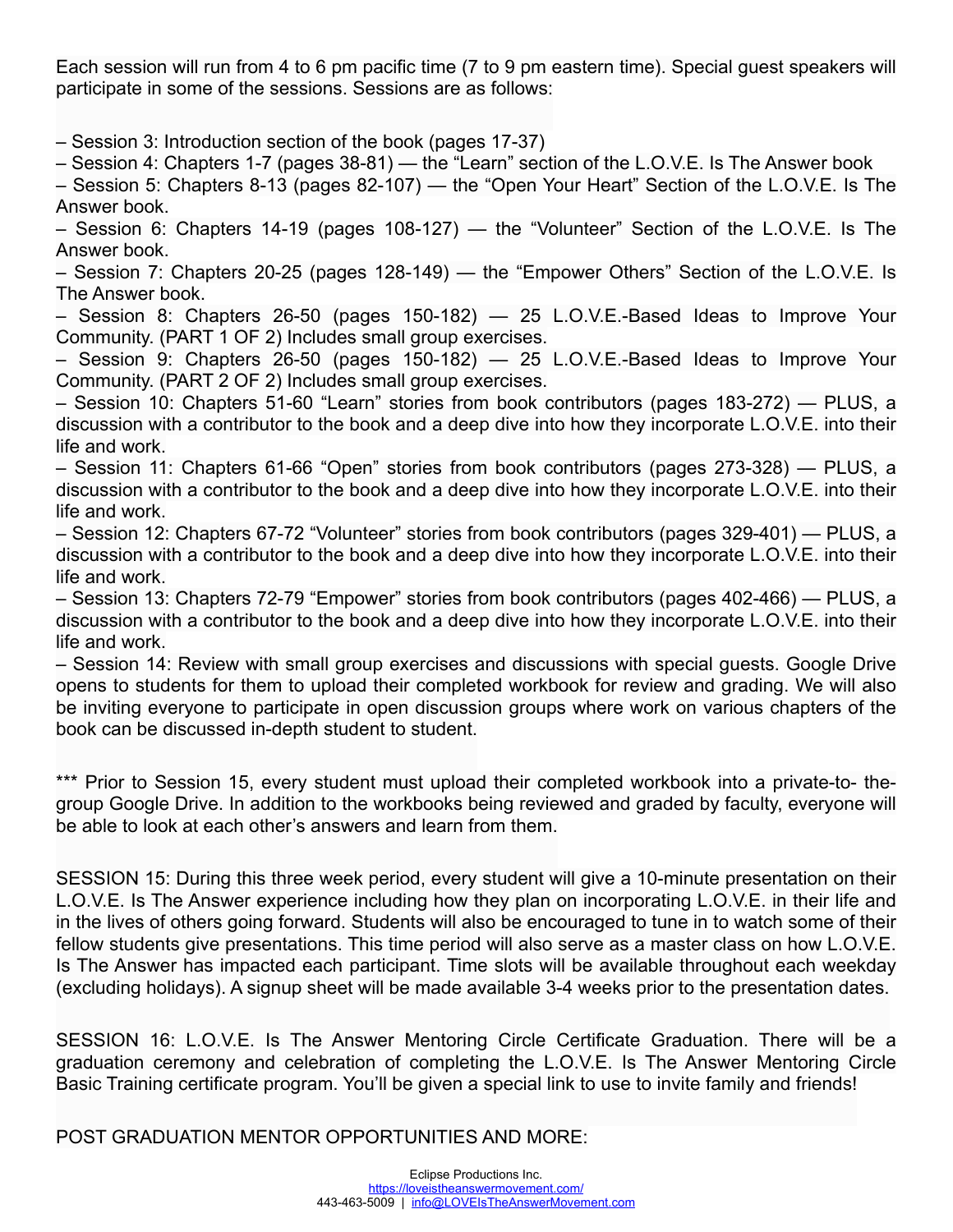Upon graduation, mentors will be given the opportunity (This is elective, not mandatory) to join a Mentoring Circle with three other mentors and mentor someone for a 12-month period. The time obligation is simple — mentors should have meaningful contact with their mentee once every month and touch base with their fellow mentors monthly to compare notes and make sure they are giving their best effort to their mentee as a team. Participation in a Mentoring Circle is not mandatory, but is highly recommended. Mentors will be given support for life, opportunities to mastermind with other mentors, invitations to receive additional training, and more.

Time commitment: 16 sessions during a 10 week period. Approximately 40 total hours of session time (plus reading of the book).

Cost: \$199 per person (includes personal-use film download, book, workbook, 10 weeks of virtual instructor-led classes, access to mastermind network of other Mentoring Circle members, framable graduation certificate, invites to special members-only events, and ongoing support).

# **ADDITIONAL OFFERINGS**

**7. THE L.O.V.E. IS THE ANSWER WORKSHOP — We created the L.O.V.E. Is The Answer Workshop to help communities fully learn and implement the L.O.V.E. Is The Answer principles.** 

The L.O.V.E. Is The Answer Workshop is an innovative one-of-a-kind full-day personal development experience. The workshop begins with a primer on the Aloha-inspired L.O.V.E. Is The Answer principles that made the film a hit, then continues with the film, and then goes into a deep dive into putting L.O.V.E. into action in the community in real, tangible, meaningful ways.

One of the strengths of the L.O.V.E. Is The Answer workshop is that peace officers and other community members, including students, people impacted by the criminal justice system, business people and others, learn and grow together — not on separate islands. They learn how to become "Ohana" — family. This workshop not only saves lives, it enhances and transforms entire communities.

# **L.O.V.E. IS THE ANSWER WORKSHOP HIGHLIGHTS INCLUDE:**

- Fun small-group exercises that establish and/or deepen relationships.

- Framing the Issues: rapid-fire discussion about some of the challenging issues existing between police and other community members.

- The award-winning WALKING WHILE BLACK: L.O.V.E. Is The Answer film, Q&A with the director or other representative from the film, and discussion.

- A deep dive into the powerful and transformative L.O.V.E. Is The Answer Principles:

- LEARN (about the people around you) instruction and exercises.

- OPEN (your heart to their needs) instruction and exercises.

- VOLUNTEER (yourself to be part of the solution in their life) instruction, exercises and practical application.

- EMPOWER (others to do the same) instruction and exercises based on Ho'oponopono, the ancient Hawaiian practice of reconciliation and forgiveness.

- Self-care sessions.

- Action steps: exploring, committing to and building out practical, proven ways of implementing the L.O.V.E. Is The Answer principles in your community. Examples of these action steps include creation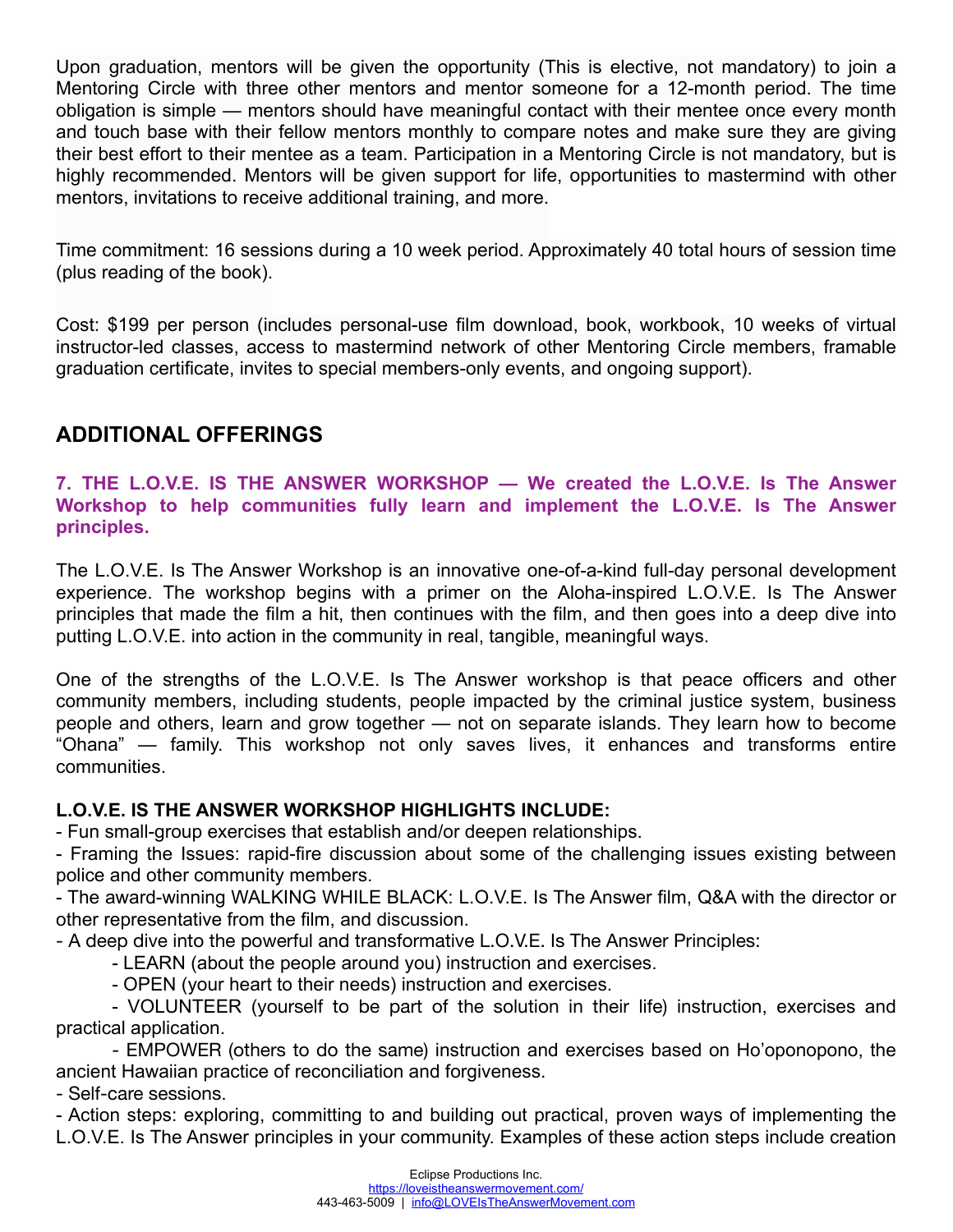of a Children's Learning Garden, refurbishing of a community center, and the formation of mentoring circles around young people and people impacted by the criminal justice system.

# **SAMPLES OF FULL-DAY TRAINING EVENTS:**

- Our full-day workshop in Savannah Georgia 10/22/19 in partnership with the National Youth At Risk Conference, Georgia Southern University and the Savannah-Chatham Public School System was [covered by three TV news stations: https://www.wsav.com/news/local-news/workshop-helps-facilitate](https://www.wsav.com/news/local-news/workshop-helps-facilitate-relationships-between-police-and-community/)[relationships-between-police-and-community/](https://www.wsav.com/news/local-news/workshop-helps-facilitate-relationships-between-police-and-community/); [https://www.wtoc.com/2019/10/22/love-is-answer](https://www.wtoc.com/2019/10/22/love-is-answer-workshop-held-sccpss/)[workshop-held-sccpss/](https://www.wtoc.com/2019/10/22/love-is-answer-workshop-held-sccpss/); and [https://fox28media.com/news/local/love-is-the-answer-conference-held](https://fox28media.com/news/local/love-is-the-answer-conference-held-for-sccpss)[for-sccpss](https://fox28media.com/news/local/love-is-the-answer-conference-held-for-sccpss)

- Full-day workshop April 8, 2019 with the Forsyth County Sheriff's Office in Winston-Salem, NC. See the full story about our workshop at [https://www.linkedin.com/pulse/forsyth-county-sheriffs-office](https://www.linkedin.com/pulse/forsyth-county-sheriffs-office-hosts-love-answer-workshop-a-j-ali/)[hosts-love-answer-workshop-a-j-ali/](https://www.linkedin.com/pulse/forsyth-county-sheriffs-office-hosts-love-answer-workshop-a-j-ali/).

- A.J. Ali spent a full day guiding healing discussions between the Pasadena PD and community [members September 5, 2019 \(http://www.pasadenanow.com/main/police-reach-out-to-community](http://www.pasadenanow.com/main/police-reach-out-to-community-engage-in-one-on-one-heart-to-heart-dialogue/)[engage-in-one-on-one-heart-to-heart-dialogue/](http://www.pasadenanow.com/main/police-reach-out-to-community-engage-in-one-on-one-heart-to-heart-dialogue/)).

# **SOME OF THE COMMENTS FROM OUR FULL-DAY WORKSHOPS:**

*- Best training I've been to! Thank you!* 

*- This was a beautiful informative and necessary community building workshop. Thank you!*

*- Gave me a different outlook on how to work. Showed me to care about how others feel and see me and not to intimidate others but to make them feel safe. Film was really good.*

*- Wow, please bring it to other places especially in city of Los Angeles. We are you, we are one. Thank you for everything. This is awesome, more than I ever imagined. It's time to LOVE & heal.*

*- I really enjoyed this workshop. This will have me looking at love towards the community differently. I would love to do another workshop with them.*

*- A.J.'s passion for the subject matter is evident. Great Work!*

*- Thank you so much for having us. The students were great. All the information was great. I enjoyed the environment. I learned many things. I had no idea from the perspective on the other side. Everything was excellent.*

# **2022 L.O.V.E. Is The Answer Workshop Pricing 1-DAY WORKSHOP (8 HOURS)**

# **Standard Individual Pricing**

Standard cost to participate in the L.O.V.E. Is The Answer full-day workshop is \$195 per person or \$125 with full-time student or military I.D. for workshops we are marketing to the general public. A 10% discount is available to groups of 10 or more people from the same organization.

• Includes training, materials, L.O.V.E. Is The Answer book and workbook, lunch, snacks, beverages and certificate of completion.

# **Group Supplying Venue Pricing**

For groups of 50 to 99 hosted by an organization that supplies the meeting space, A/V equipment, technical support team, lunch, snacks and beverages for their group: cost is \$150 per person or \$125 for participants with full-time student or military I.D.

• Includes training, materials, L.O.V.E. Is The Answer book and workbook for each student and certificate of completion.

• Nonrefundable deposit of 50% of fee must be prepaid in full at least 30 days in advance to secure date, with balance payable on the morning of the event. In the case of a date change by client, workshop may be rescheduled but additional fees may apply to cover any additional travel expenses we incur.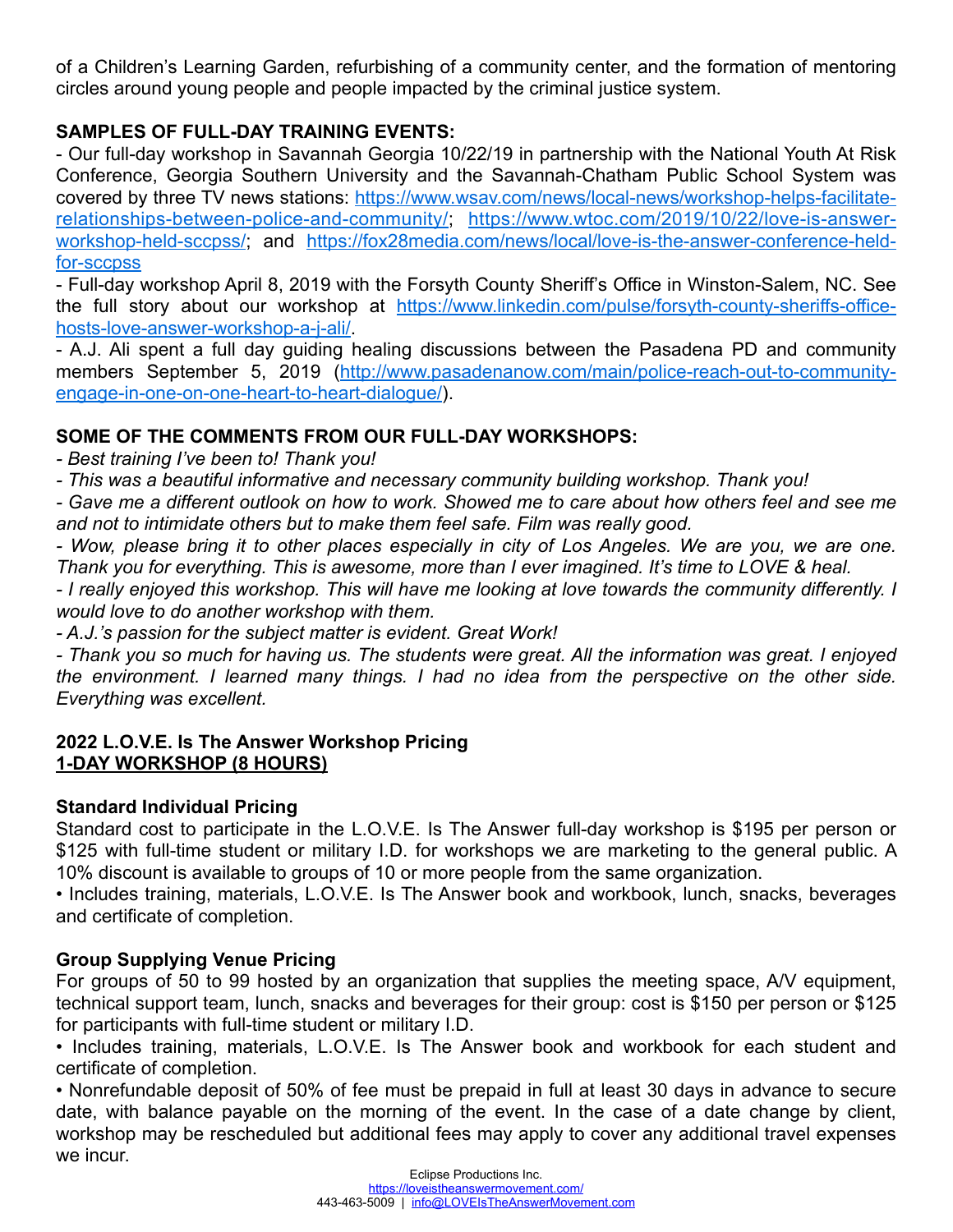• Additional costs apply for business-class travel and two nights hotel for up to 4 members of our team. Travel and hotel costs must be paid in full at least 30 days in advance of event date.

#### **Large Group Supplying Venue Pricing**

For groups of 100 or more hosted by an organization that supplies the meeting space, A/V equipment, technical support team, lunch, snacks and beverages for their group: cost is \$12,500 for the group up to 100 participants, plus \$125 for each additional participant.

• Includes training, materials, L.O.V.E. Is The Answer book and workbook for each student and certificate of completion.

• Nonrefundable deposit of 50% of fee must be prepaid in full at least 30 days in advance to secure date, with balance payable on the morning of the event. In the case of a date change by client, workshop may be rescheduled but additional fees may apply to cover any additional travel expenses we incur.

• Additional costs apply for business-class travel and two nights hotel for up to 4 members of our team. Travel and hotel costs must be paid in full at least 30 days in advance of event date (four team members for the first 100 students and one additional staff member for every block of 25 students above 100).

We'll be happy to answer any questions you have and we're happy to prepare a complete quote for you once you know how many students will be attending your workshop.

**8. \*\*\* A 2-day version of the workshop** (8 hours per day x 2 days) is available for an additional \$100 per person, plus an additional night of hotel rooms. The 2-day version includes deeper training on the L.O.V.E. Is The Answer principles and a valuable session to help the group lay the framework for the creation of a L.O.V.E. Garden, Mural, or other community service project that will keep the group engaged together long after the workshop is completed (perfect for communities experiencing a deeper divide, recent conflict or a desire to go from good to great in their relationships).

**9. \*\*\* We offer a 3-day, 2-night senior leadership retreat,** customizable for a group of 12 or more. Led by L.O.V.E. Is The Answer senior leadership team members.

**10. \*\*\* A 1-hour in-person keynote speech by A.J. Ali,** Director & Producer of the award-winning film, "WALKING WHILE BLACK: L.O.V.E. Is The Answer," creator of the transformative L.O.V.E. Is The Answer principles, and author of the "L.O.V.E. Is The Answer" book, is \$20,000 (plus first-class air, ground and two nights hotel expenses for two at a Hilton, Marriott or comparable hotel). Includes 100 L.O.V.E. Is The Answer books for a post-keynote book signing session up to 2 hours in length.

**11. \*\*\* A full-day of highly-personalized Justice, Equity, Diversity, Inclusion, Reconciliation, Empathy, Anti-Racism, & Social Responsibility consulting and training by a L.O.V.E. Is The Answer Certified Trainer team**, is \$25,000 for up to 25 of your senior leadership team members, plus business-class air for four people, ground transportation reimbursement and four hotel rooms (Marriott, Hilton, or comparable) for two nights. Includes 8 hours of consulting and training on the training day. Includes a bonus of two 1-hour planning sessions by phone in advance of the training day. Add a second training day, which will include our team leading a priceless activity of activating the L.O.V.E. Is The Answer principles in the community, for an additional \$15,000 and an extra night of hotel rooms.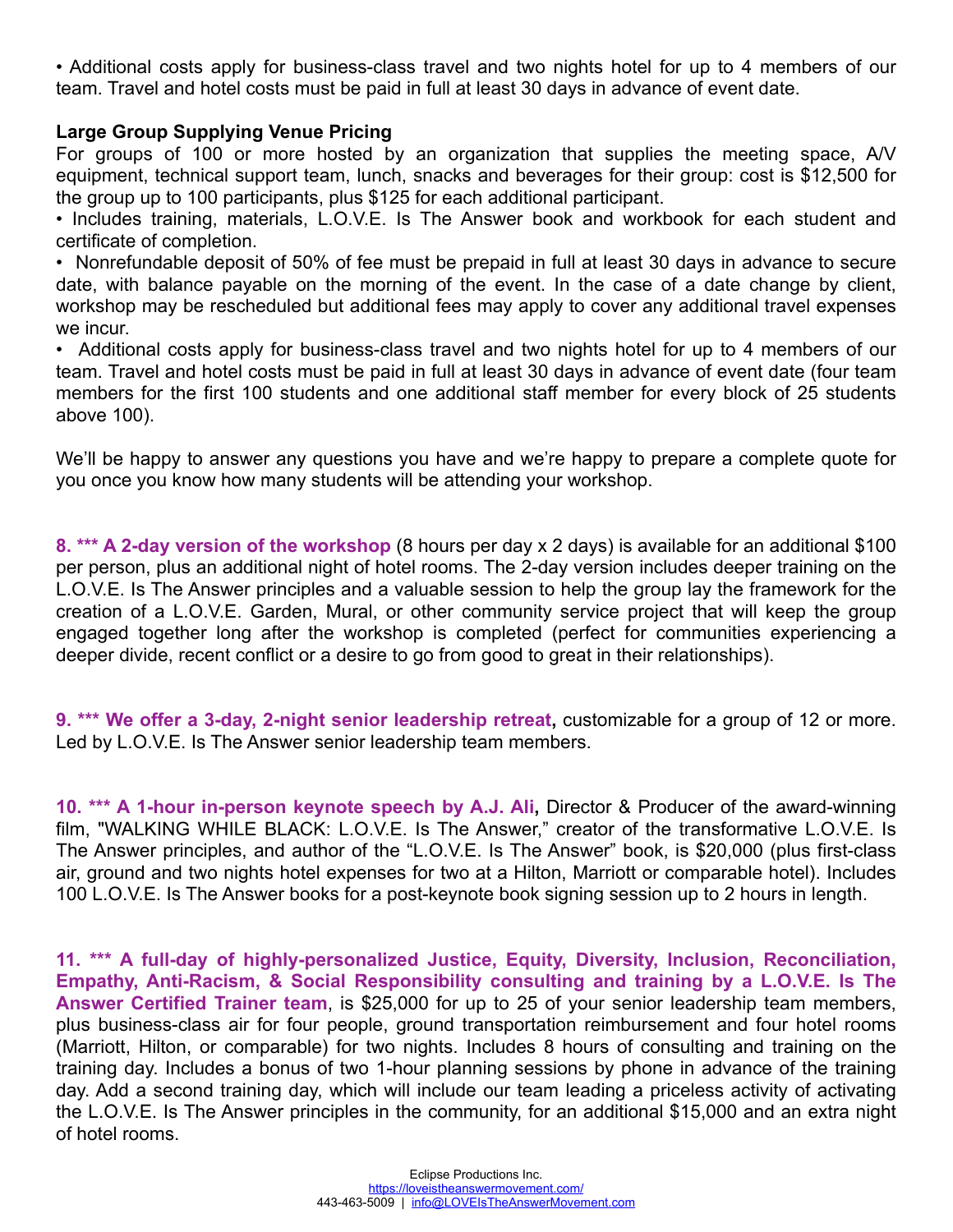**12. \*\*\* We offer a Train The Trainer program** for select highly-qualified people who are interested in becoming L.O.V.E. Is The Answer Certified Trainers to teach our workshops. By invitation only.

**13. \*\*\* Saturday, September 17, 2022 will be the 4th Annual L.O.V.E. Is The Answer Day**! ALL LICENSEE ORGANIZATIONS ARE INVITED TO HOST OFFICIAL L.O.V.E. IS THE ANSWER DAY EVENTS. On this day, there will be a national virtual event from 3 pm to 6 pm pacific (6 to 9 pm eastern) and dozens of groups throughout the world will host local L.O.V.E. Is The Answer activities. The goal for 2022 is to have L.O.V.E. Is The Answer posters and murals painted in all 50 states in the U.S. and at least one on every continent **on the same day!** Work on the posters and murals can begin in the days and weeks prior to 9/17/22 with the goal of completing the posters and murals on that day. You can also pick a different activity that works for your group. There will be public in-person and private online film screenings and discussions, garden festivals, community center rehabs, community cleanups, Kintsugi pottery repair events, and many other programs taking place. Get together and get creative. Get peace officers together with the public for a great day of truth, reconciliation, and recommitting to living out the L.O.V.E. Is The Answer principles. NOTE: Activities may be virtual or in-person as long as they conform with safe CDC-approved COVID-19 guidelines.

**14. \*\*\* L.O.V.E. Is The Answer Conference**. A conference designed to bring dozens of organizations together to teach them how to work together using the L.O.V.E. Is The Answer principles on issues including public safety reform, reentry, and criminal justice reform, and providing services to enhance the success of returning citizens and their families, and others affected by systemic racism and the criminal justice system.

**15. \*\*\* For the ultimate city-wide or county-wide experience, we offer a highly personalized multi-year L.O.V.E. Is The Answer Immersion Program, complete with a team of L.O.V.E. Is The Answer team members embedded in your community full-time** for communities that are fully committed to living out the L.O.V.E. Is The Answer principles. Contact us for details.